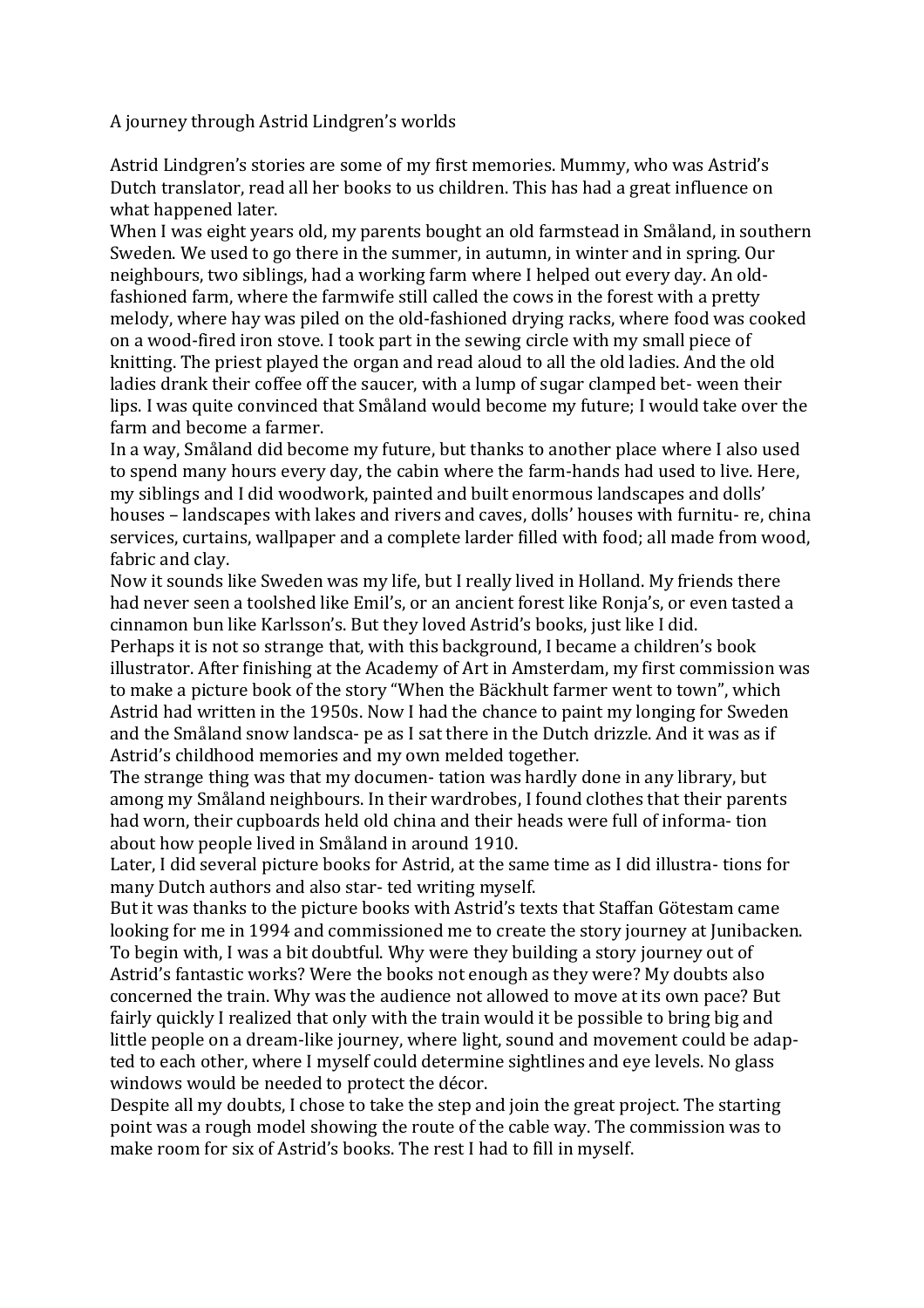A boarding station and a carriage were the first bits I had to imagine, and it was obvious to me to start with Vimmerby sta-tion, as it would have looked when Astrid was young. In a small wooden carriage, which also existed in those days, the audi- ence would be ferried from the more realis- tic books about Mardie and Emil in Småland to Stockholm and the "semi-rea- listic" Karlsson on the Roof and Simon Small, and finally to the folktale-like worlds of Ronia and the Brothers Lionheart.

I used the techniques of film-making, by changing the scale of the stage sets and the height and angle of the carriage as needed.

For instance, it was important that we in the cable carriage, just like Karlsson, could fly high above Vasastan. For this reason, 240 small-scale houses were built, to con-trast with Karlsson's, which had to look as realistic as possible with all of Karlsson's strange belongings in natural scale.

When I did my drawings, I was always careful not to show the main characters too clearly, in order not to collide with earlier interpretations. Emil sleeping in a dark cupboard, Birk and Ronja as silhouettes against the camp fire, and Simon Small sit-ting" deep down in a sugar bowl. In this way, I hoped there was enough space for the children's own mental images.

All kinds of decorative craftsmen were con-tacted, from among others the Stockholm city theatre Stadsteatern, the Drottning- holm Theatre, the Royal Dramatic Theatre and Filmhuset, the Swedish Film Institute. Their experience helped to translate my twodimensional images into three-dimen-sional stage sets. We were constantly experimenting and searching for solutions, not least because of the practical regulations. The fire safety rules were so strict that the costume maker almost felt obliged to make all the clothes from sheet metal. Every day we came across surprises, such as an emer-gency exit or a fire escape in the middle of Ronja's fort or Emil's toolshed.

In the end, I worked with nearly 70 expert stage set craftsmen – tree makers, house carpenters, cliff sculptors, water moulders, cobblestone setters, landscape builders, makers of dolls, animals and dra-gons, and of course lighting experts. Some had 20" years of experience, while others were unemployed within their professions. But all had as their first task to re-read the books, so that they knew the stories they were telling. We soon noticed that my paintings were not enough as precepts for the scene buil-ding. But if I said that Ronja belonged to the Viking era, and the Wild Rose Valley of the brothers Lionheart to the Swedish Middle Ages, then it became easier to understand the appearance and materials of the architecture and costumes.

As extra help, I handed out photographs of flowering cherry trees, Småland door handles, mossy single roof tiles, street lights and waterfalls. I travelled from sout- hern Sweden to Lapland, taking photog-raphs everywhere. Sometimes I bicycled around with mossy branches or black rocks on my luggage carrier, in order to show what I meant. But although I did all this work, it was as if my craftsmen were training me to be a stage designer. They taught me all about different materials, how to build models and make builders' drawings. I had never held a scale rule in my hands before!

We worked night and day, because we were running out of money and time. We had chosen a fairly unusual route for a multi- million project: experimentation, small- scale work, personal inventions. My intuition told me that the most personal could become the most universal in the end.

The fact that this attitude sometimes collided with the management of Juni- backen is" not so surprising. Convincing them that every detail had to be made by hand, that no mass production of, for instance, dolls' hands was possible was not always so easy.